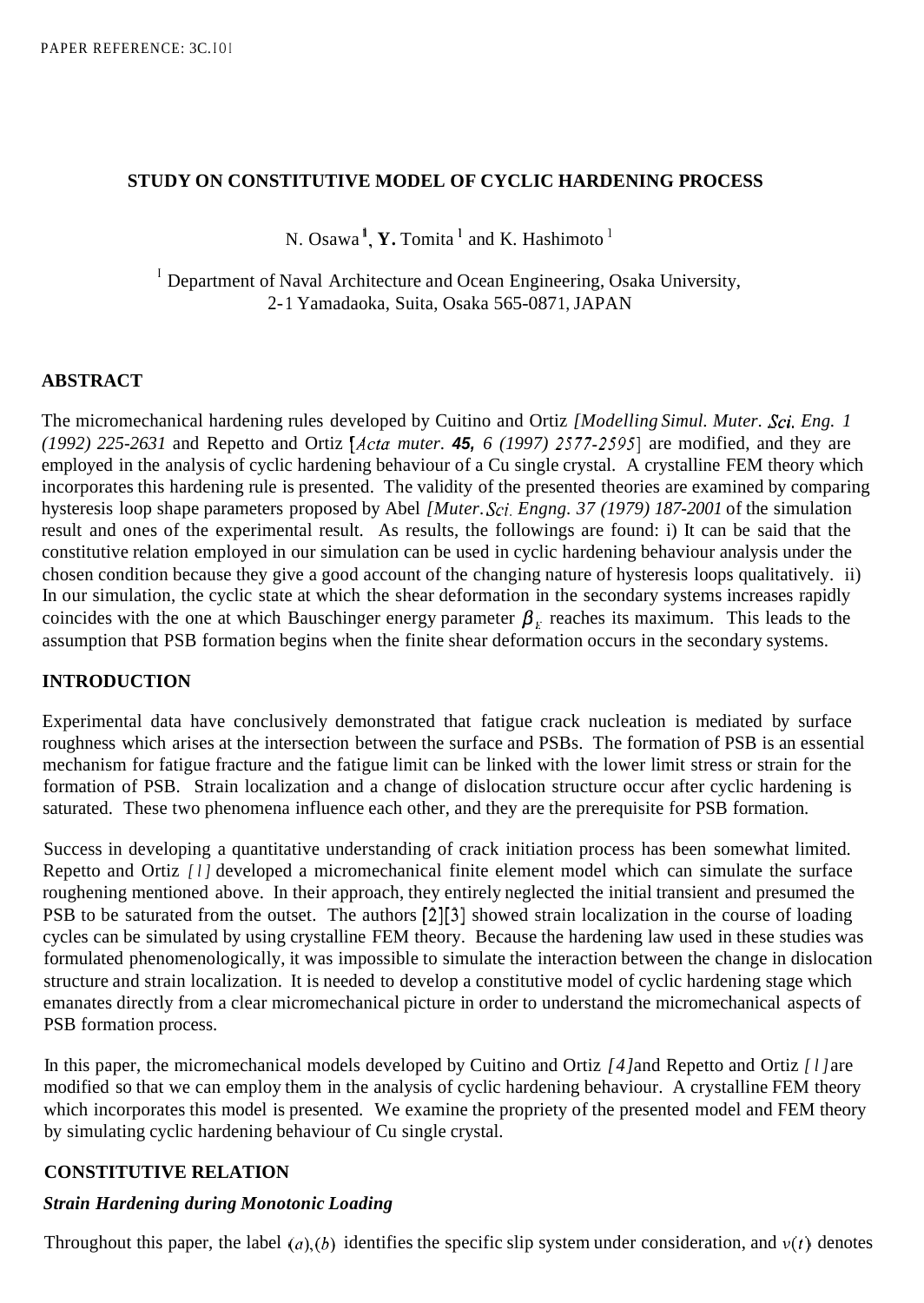the value of **v** at time *t.* We assume that the main resistance to dislocation motion is posed by secondary dislocations piercing the slip plane, or forest dislocation during cyclic hardening process. Forest dislocations can be idealized as point obstacles. Pairs of such point obstacles arrest dislocations, which require a threshold resolved shear stress *s* to overcome the barrier. The value of **s** changes by the change of the length of the link. Since the distribution of point obstacles within the glide plane is random, *s* is a random variable. The probability density function  $\tilde{f}(s,t)$  and the distribution function  $\tilde{P}(s,t)$  are given by Cuitiiio and Ortiz **[4]** as

$$
\widetilde{f}(s,t)=2\pi n^{(a)}(t)\frac{(\alpha\mu b)^2}{s^3}\exp\left\{-\pi n^{(a)}(t)\frac{(\alpha\mu b)^2}{s^2}\right\},\quad \widetilde{P}(s,t)=\exp\left\{-\pi n^{(a)}(t)\frac{(\alpha\mu b)^2}{s^2}\right\},\quad (1)
$$

where  $n^{(a)}(t)$  is the area density of forest dislocation intersections with the glide plane of system *(a), a* a coefficient of order of **0.3,** *p* the shear modulus, *b* the length of the Burgers vector.

Let  $f(s,t)$  denotes the probability density of **s** after the resolved shear stress has been increased monotonically to  $\tau^{(a)}(t)$ . Ortiz and Popov **[5]** derived a kinetic equation governing the evolution of  $f(s,t)$ . Cuitiiio and Ortiz **[4]** obtained analytical solutions of this equation. The solution is

$$
f(s,t) = \frac{\overline{\widetilde{f}(s,t)H[s-\tau^{(a)}(t)]}}{1-\widetilde{P}(\tau^{(a)}(t),t)},
$$
\nwhere  $H[x]$  is the Heaviside step function. This solution determine the analytical form of the self-hardening

curve. Cuitiiio and Ortiz **[4]** derived the self-hardening modulus in system  $(a)$ ,  $h^{(aa)}(t)$  as

$$
h^{(aa)}(t) = \frac{\dot{\tau}^{(a)}(t)}{\dot{\gamma}^{(a)}(t)} = h_c(t) \left( \frac{\tau^{(a)}(t)}{\tau_c^{(a)}(t)} \right)^3 \left[ \cosh \left( \left( \frac{\tau_c^{(a)}(t)}{\tau_c^{(a)}(t)} \right)^2 - 1 \right] \right],
$$
 (3)

where,  $\rho^{(a)}$  is the dislocation density, and  $h_c^{(a)}(t)$  and  $\tau_c^{(a)}(t)$  are given as

$$
h_c^{(a)}(t) = \frac{\tau_c^{(a)}(t)}{\gamma_c^{(a)}(t)}; \, \gamma_c^{(a)}(t) = b\rho^{(a)}(t) \frac{1}{2\sqrt{n^{(a)}(t)}}, \, \tau_c^{(a)}(t) = \alpha \mu b \sqrt{\pi n^{(a)}(t)} \tag{4}
$$

 $n^{(a)}$  is a function of the dislocation densities in all remaining systems. In the same manner as Cuitiiio and Ortiz **[4],** we assume that the form of  $n^{(a)}$  is given as

$$
n^{(a)} = \sum_{(b)} a^{(ab)} p^{(b)}
$$
 (5)

 $a^{(ab)}$  is *a*, when  $a = b$ , *a*, when the dislocations in two systems form no junctions or Hirth locks or co-planar junctions,  $a$ , when they form glissile junctions, and  $a_3$  when they form sessile Lomer-Cottrell locks. The values of  $a_1$ ,  $a_1$ ,  $a_2$ ,  $a_3$  are dependent on the stacking fault energy and they are determined experimentally.

Assuming that the change in dislocation density is mainly caused by the breeding by cross-glide and pair annihilation, the equations of evolution for the dislocation densities are given by Cuitiiio and Ortiz **[4] as** 

$$
\rho^{(a)}(t) = \rho_{sat} \left\{ 1 - \left( \frac{\rho_0^{(a)}}{\rho_{sat}} \exp\left( -\frac{\gamma^{(a)}(t)}{\gamma_{sat}} \right) \right) \right\} \tag{6}
$$

where  $\rho_{\text{sat}}$  is the saturation density at which the rate of annihilation balances the rate of production,  $\gamma_{\text{sat}}$  the saturation shear strain,  $\rho_0^{(a)}$  the initial dislocation density in system *(a)*, and  $\gamma^{(a)}$  the shear strain in system *(a)*.

When we define the flow stress  $g''''$  as the elastic limit, the increase of  $g''''$  due to the shear deformation in remaining systems can be neglected (Cuitiiio and Ortiz **[4]).** The flow rule is given as

$$
\dot{g}^{(a)} = h^{(aa)} \dot{Y}^{(a)} \tag{7}
$$

### *Strain Hardening during Reloading*

The Bauschinger effect was modeled within the context of the forest theory of hardening by Ortiz and Popov **[5].** They argued that reversed slip gradually causes the dislocation / obstacle arrangement to dissolve, with the result that  $f(s,t)$  approaches the virgin distribution  $\tilde{f}(s)$  when the reverse slip strain  $\gamma_{\text{rev}}^{(a)}$  in system *(a)* exceeds  $\gamma_c^{(a)}$ . This causes the Bauschinger effect.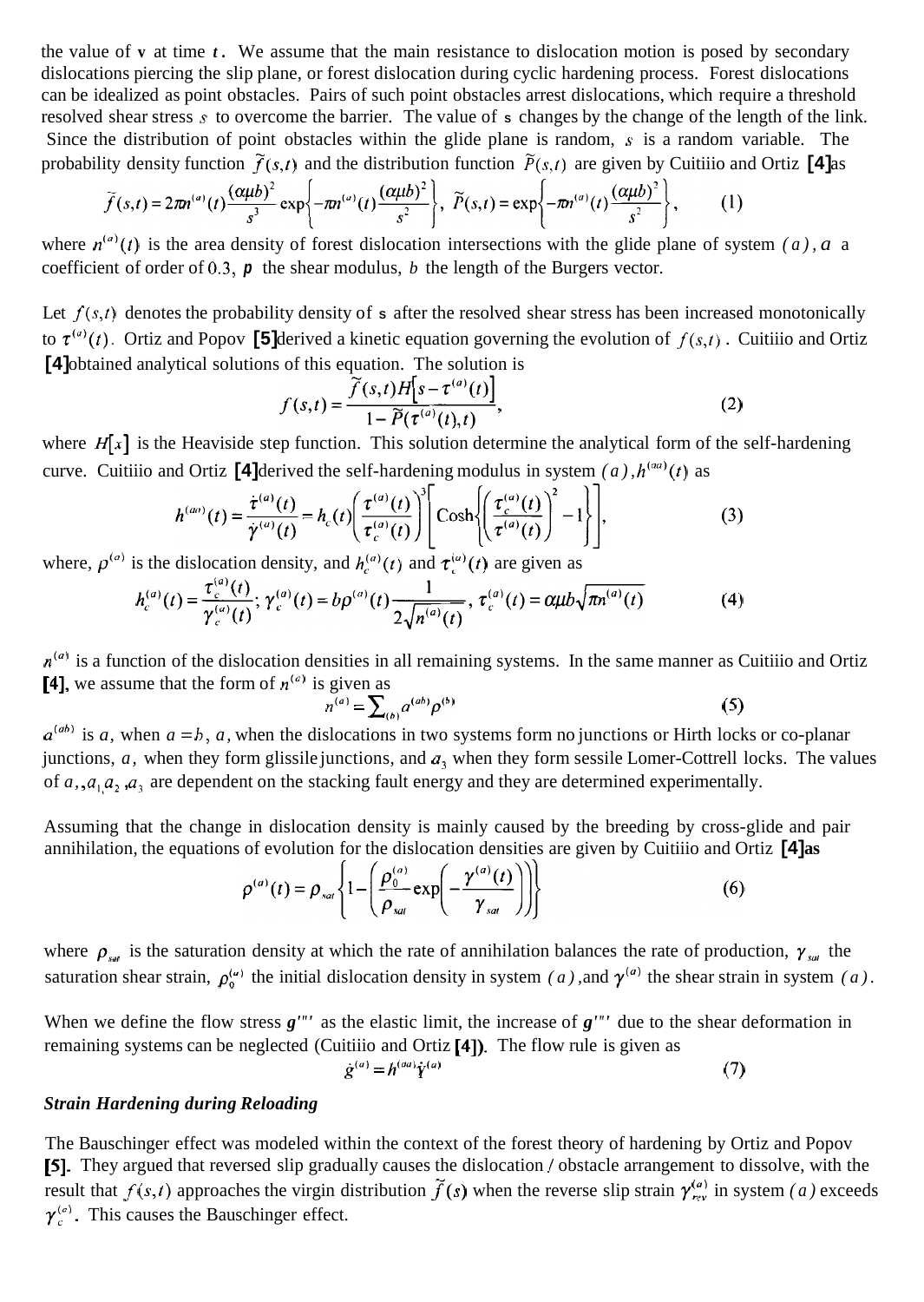Assuming that *f(s,t)* during reloading remains of the form of Eq. (2), Repetto and Ortiz [l] derived the evolution law of the critical resolved shear stress in system *(a)* for reloading,  $g_0^{(a)}$ . The result is

$$
\widetilde{P}(g_o^{(a)}) = \frac{\widetilde{P}(\tau_{\text{max}}^{(a)}) \exp(-\gamma_{\text{rev}}^{(a)}/\gamma_c^{(a)})}{1 + \widetilde{P}(\tau_{\text{max}}^{(a)}) \left\{ \exp(-\gamma_{\text{rev}}^{(a)}/\gamma_c^{(a)}) - 1 \right\}}
$$
(8)

where,  $\tau_{\text{max}}^{(a)}$  is the maximum resolved shear stress in system *(a)* during preloading. When  $\gamma_{\text{max}}^{(a)} = 0$  this equation gives  $g_0^{(a)} = \tau_{\text{max}}^{(a)}$ , whereas for  $\gamma_{\text{rev}}^{(a)} / \gamma_{\text{c}}^{(a)} >> 1$  it gives  $g_0^{(a)} \rightarrow 0$ .

It is a well-known experimental result that *p'"'* increases in the course of loading history and eventually a saturation stage is reached wherein  $\rho^{(a)}$  attains a constant. During the transient stage, the ratio of yield point to stress amplitude decreases gradually. Let  $\gamma_{ac}^{(a)}$  denotes the accumulated shear strain in system *(a)*,  $\int_{s=0}^{t} |\dot{\gamma}^{(a)}(s)|ds$ . In our simulation, we use  $\gamma_{acc}^{(a)}$  instead of  $\gamma_{rev}^{(a)}$  or  $\gamma_{rev}^{(a)}$  in Eqs. (6) and (8). By these modifications, the changing natures of  $\rho^{(a)}$  and stress-strain relation mentioned above can be expressed.

#### *Constitutive Equations*

The constitutive equation used in our analysis is based on the rate-dependent crystalline plasticity theory developed by Peirce, Asaro and Needleman **[6].** It gives the relation between the Jaumann rate of Kirchhoff stress rate  $\tau$ , the shear rate in system *(a)*  $\dot{\gamma}^{(a)}$  and the total rate of stretching, **D** as

$$
\bar{\mathbf{r}} = \mathbf{L} : \mathbf{D} - \sum_{(a)} \dot{\gamma}^{(a)} \mathbf{R}^{(a)}; \quad \mathbf{R}^{(a)} = \mathbf{L} : \mathbf{P}^{(a)} + \mathbf{\beta}^{(a)}, \tag{9}
$$

where

$$
\mathbf{P}^{(a)} = \frac{1}{2} (\mathbf{s}^{*(a)} \otimes \mathbf{m}^{*(a)} + \mathbf{m}^{*(a)} \otimes \mathbf{s}^{*(a)}) \cdot \mathbf{W}^{(a)} = \frac{1}{2} (\mathbf{s}^{*(a)} \otimes \mathbf{m}^{*(a)} - \mathbf{m}^{*(a)} \otimes \mathbf{s}^{*(a)})
$$
(10)  
; $\mathbf{s}^{(a)} = \mathbf{F}^{\dagger} \mathbf{s}^{(a)}, \quad \mathbf{m}^{*(a)} = \mathbf{F}^{\dagger - T} \mathbf{m}^{(a)}, \quad \mathbf{\beta}^{(a)} = \mathbf{W}^{(a)} \boldsymbol{\tau} - \boldsymbol{\tau} \mathbf{W}^{(a)}$ 

**F**\* is the elastic deformation gradient which represents elastic stretching and rigid rotation;  $s^{(a)}$  and  $m^{(a)}$  are the unit vectors in the direction of slip and the unit normal vector of the slip plane of slip system *(a)* in the undeformed configuration; **L** is the elastic moduli tensor.

We adopt the convention of differentiating between the positive and negative slip directions for each slip system, whereupon the shear rates can be constrained to be nonnegative. We define the flow stress g"" as the elastic limit. In this case, we can use the form of  $\dot{\gamma}^{(a)}$  proposed by Cuitiiio and Ortiz [4]

$$
\dot{\gamma}^{(a)}(t) = \dot{\gamma}_0 \left\{ \left( \frac{\tau^{(a)}(t)}{g^{(a)}(t)} \right)^{1/m} - 1 \right\} H\left[ \tau^{(a)}(t) - g^{(a)}(t) \right],\tag{11}
$$

where, *m* is the material rate sensitivity exponent and  $\dot{\gamma}_0$  is the reference shear rate. The evolution law of  $g^{(u)}$ is given in Eqs.  $(7)$  and  $(8)$ .

#### **NUMERICAL METHOD**

#### *Finite Element Method*

Boundary value problems in this theory can be solved using the finite element method. In the same manner as Pierce, Asaro and Needleman **[6],** analysis is based on the Lagrangian formulation with the initial unstressed state taken as reference. Also adopted is the convected coordinate formulation (Needleman [7]). Hereafter, the contravariant and covariant components of tensors or vectors on the deformed convected coordinates is abbreviated to 'cont. comp.' and 'cov. comp.'. Similarly, the components on the reference Cartesian coordinates is abbreviated to 'ref. comp.'.

#### *Time Integration Algorithm*

In order to calculate the cyclic deformation behaviour during fatigue process over great many loading steps, an iterative time integration algorithm by which the residual force is dispelled at every step has been developed.

From Eq. *(9),* the resolved shear stress and its rate can be written as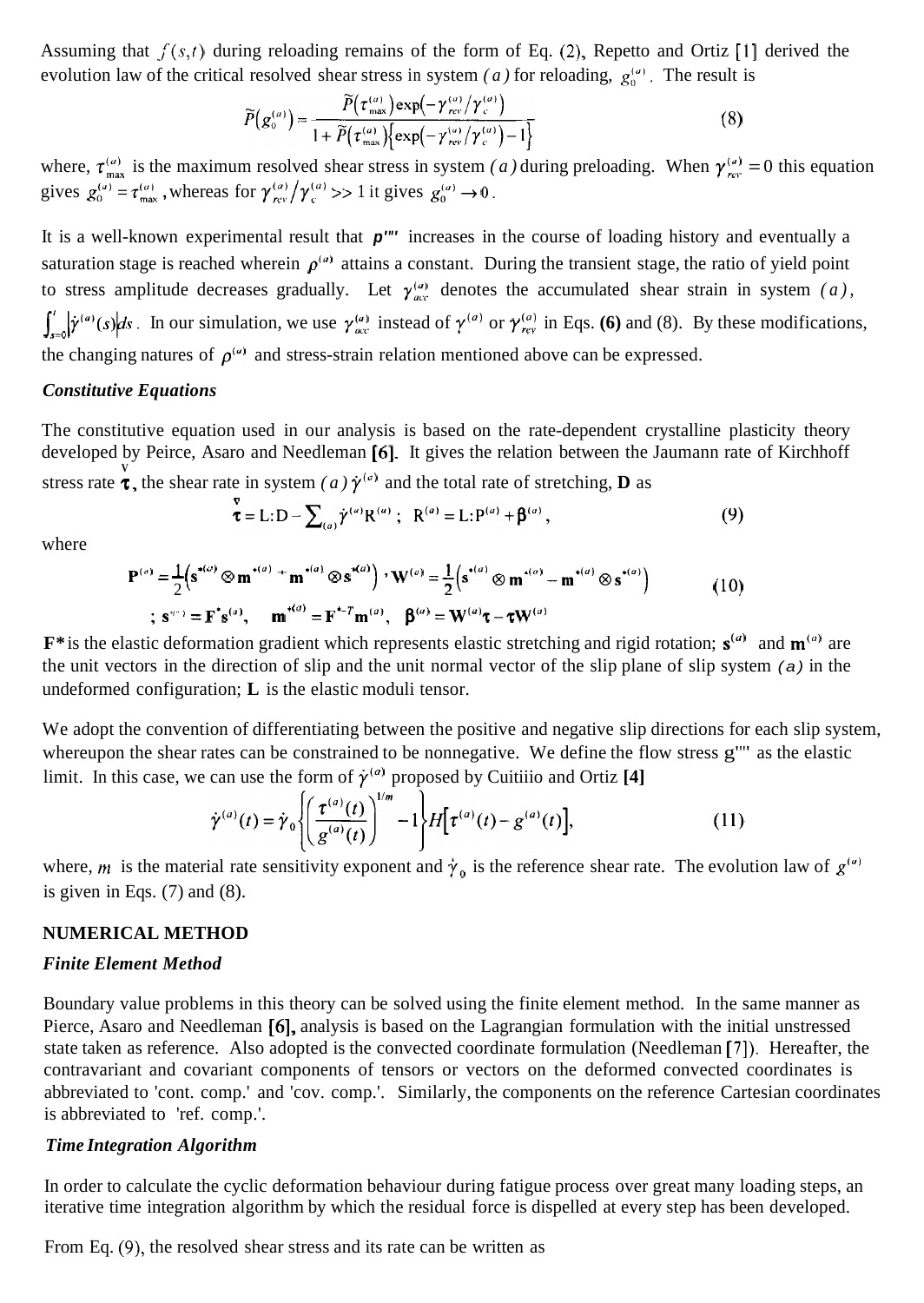$$
\tau^{(\sigma)} = \mathbf{P}^{(\sigma)} : \tau \; , \; \dot{\tau}^{(\sigma)} = \mathbf{R}^{(\sigma)} : \left( \mathbf{D} - \sum_{(\sigma)} \dot{\gamma}^{(\sigma)} \mathbf{P}^{(\sigma)} \right). \tag{12}
$$

The slip increment on slip system (a),  $\Delta \gamma^{(a)}$ , with the time increment  $\Delta t$  is calculated by a linear interpolation of the shear rates at time t and  $t + \Delta t$ 

$$
\Delta \gamma^{(\omega)} / \Delta t = (1 - \theta) \dot{\gamma}^{(\omega)} \Big|_{t \to \Delta t} + \theta \dot{\gamma}^{(\omega)} \Big|_{t \to \Delta t} \quad (0 \le \theta \le 1) \; . \tag{13}
$$

 $\dot{\gamma}^{(o)}|_{t+\Delta t}$  is approximated by the Taylor expansion of Eq. (11) to the first order in the incremental quantities as

$$
\dot{\gamma}\big|_{t+\Delta t} = \dot{\gamma}\big|_{t} + \frac{\partial \dot{\gamma}^{(\alpha)}}{\partial \tau^{(\alpha)}}\bigg|_{t} \Delta \tau^{(\alpha)} + \frac{\partial \dot{\gamma}^{(\alpha)}}{\partial g^{(\alpha)}}\bigg|_{t} \Delta g^{(\alpha)}.\tag{14}
$$

In Eq. (12), the cov. comp. of **D**;  $\overline{D}_y$  can be represented by the nodal displacement rate  $U'$  as

$$
\overline{D}_g = \sum_j \overline{V}_g^j U_j ; \overline{V}_g^j = \frac{1}{2} (F_{ki} B_{kj}^j + F_{ij} B_{ki}^j) , F_g = \delta_g + u_{i,j} , u_{i,j} = \sum_j B_g^j U_j ,
$$
 (15)

where,  $F_u$  is the ref. comp. of the total deformation gradient,  $u_i$  is the ref. comp. of the deformation vector and  $B_{\eta}^{J}$  is the gradient of the shape function. By using Eq. (15) and integrating Eq. (12).<sub>2</sub>,  $\Delta \tau^{(\mu)}$  can be given by the nodal displacement increment  $\Delta U_j$  and the shear increment  $\Delta \gamma^{(a)}$ . By integrating Eq. (10),  $\Delta g^{(a)}$  can be written by  $\Delta \gamma^{(a)}$ .

In the following, the summations  $\Sigma_{(a)}$ ,  $\Sigma_{(b)}$  are taken for all active systems. Substituting Eq. (14) and the equations for  $\Delta \tau^{(\omega)}$  and  $\Delta g^{(\omega)}$  into Eq. (13), the relation between the slip increments and the nodal displacement increments are derived as

$$
\Delta \gamma^{(a)} = f^{(a)} + \overline{F}^{(a)y} \sum_{j} \overline{V}_{ij}^{j} |_{k} \Delta U_{j} ; \ \dot{f}^{(a)} = \sum_{(b)} M_{ab} \dot{\gamma}^{(b)} |_{k} , \ \overline{F}^{(a)y} = \sum_{(b)} M_{ab} \overline{Q}^{(b)y}, \tag{16}
$$

where.

$$
\overline{Q}^{(a|y)} = \Delta t \theta \frac{\dot{\gamma}_0}{m} \left( \frac{\tau^{(a)}}{g^{(a)}} \right)^{1/m} \frac{1}{\tau^{(a)}} \overline{R}^{(a)g} \Big|_{t} , \quad [M_{ab}] = [N_{ab}]^{-1}.
$$
 (17)

 $\overline{R}^{(a)g}$  is the cont. comp. of  $\mathbf{R}^{(a)}$  in Eq. (9).  $N_{ab}$  is given as

$$
N_{\omega_b} = \delta_{\omega_b} + \theta \Delta t \frac{\dot{\gamma}_0}{m} \left( \frac{\tau^{(\sigma)}|_t}{g^{(\sigma)}|_t} \right)^{1/m} \left( \frac{1}{\tau^{(\sigma)}|_t} \mathbf{R}^{(\sigma)}|_t : \mathbf{P}^{(\sigma)}|_t + \frac{1}{g^{(\sigma)}} h^{(\infty)} \delta_{\omega_b} \right). \tag{18}
$$

Integrating the constitutive equation (9) with respect to time and substituting Eq. (16) into this integrated equation, a set of equations for the cont. comp. of the Kirchhoff stress,  $\bar{\tau}^{\circ}$  and the nodal displacement U, at t and  $t + \Delta t$  is derived

$$
\varphi^{\sigma} = \left(\overline{\tau}^{\nu}\Big|_{r+\Delta t} - \overline{\tau}^{\nu}\Big|_{r}\right) - \sum_{j} \overline{G}_{j}^{\sigma} \left(U_{j}\Big|_{r+\Delta t} - U_{j}\Big|_{r}\right) + \sum_{(a)} \overline{f}^{(a)\nu}\Big|_{r} \Delta t = 0
$$
\n
$$
\vdots \quad \overline{G}_{j}^{\sigma} = \left(\overline{L}^{\mu\nu}\Big|_{r} - \overline{g}^{\mu\nu}\Big|_{r} \overline{\tau}^{\delta}\Big|_{r} - \overline{g}^{\mu\nu}\Big|_{r} \overline{\tau}^{\delta\kappa}\Big|_{r} - \sum_{(a)} \overline{R}^{\{\sigma\}\nu}\Big|_{r} \overline{F}^{\{\sigma\}\nu}\right) \cdot \frac{1}{2} \left(F_{\kappa\kappa}\Big|_{r} B_{\kappa\sigma}^{J} + F_{\kappa\nu}\Big|_{r} B_{\kappa\kappa}^{J}\right) , \quad u_{i,j} = \sum_{j} B_{j} U_{j} \tag{19}
$$

where  $\overline{L}^{0H}$  and  $\overline{g}^{ij}$  are the cont. comp. of the elastic moduli and the metric tensor. The principle of virtual work at  $t + \Delta t$  leads to

$$
\Psi_{j} = \int_{V} \overline{\tau}^{u} \Big|_{t+\Delta t} \Bigg( \delta_{jk} + \sum_{l} B_{jk}^{l} U_{l} \Big|_{t+\Delta t} \Bigg) B_{jl}^{j} dV - F_{j} \Big|_{t+\Delta t} = 0 \, ; F_{j} \Big|_{t+\Delta t} = \int_{S_{1}} T^{l} \Big|_{t+\Delta t} N_{j}^{i} dS. \tag{20}
$$

Here,  $T_i$  is the ref. comp. of the nominal traction on the surface. V and S are the volume and the surface of the body in the reference configuration.

Taking the first approximation of  $\overline{\tau}^{y}|_{t+\Delta t}$  and  $U_{j}|_{t+\Delta t}$  as of  $\overline{\tau}^{y}|_{t+\Delta t} = \overline{\tau}^{y}|_{t}$  and  $U_{j}|_{t+\Delta t} = U_{j}|_{t}$ , two sets of successive iterations for  $\bar{\tau}^{\theta} \big|_{\theta \to 0}$  and  $U_{J} \big|_{\theta \to 0}$  can be derived by using the Newton-Raphson procedure for Eqs. (19) and (20)

$$
\delta U_{J}|_{t+\Delta t} = \sum_{L} \left( \left[ S_{JL} \right]^{-1} \right)_{JL} \left( -\Psi_{L} + F_{L}^{*} \right), \quad \delta \overline{\tau}^{\circ j} \Big|_{t+\Delta t} = -\varphi^{\circ j} + \sum_{J} \overline{G}_{J}^{\circ j} \delta U_{J} \Big|_{t+\Delta t}
$$
(21)

where,

$$
S_{ji.} = \int_{V} \left( \overline{\tau}^{ik} \Big|_{t+\Delta t} B_{ji}^{L} B_{ji}^{J} + F_{ij} \Big|_{t+\Delta t} B_{kl}^{J} \overline{G}_{li}^{g} \right) dV , \quad F_{j}^{v} = \int_{V} F_{kj} \Big|_{t+\Delta t} B_{kl}^{J} \varphi^{g} dV . \tag{22}
$$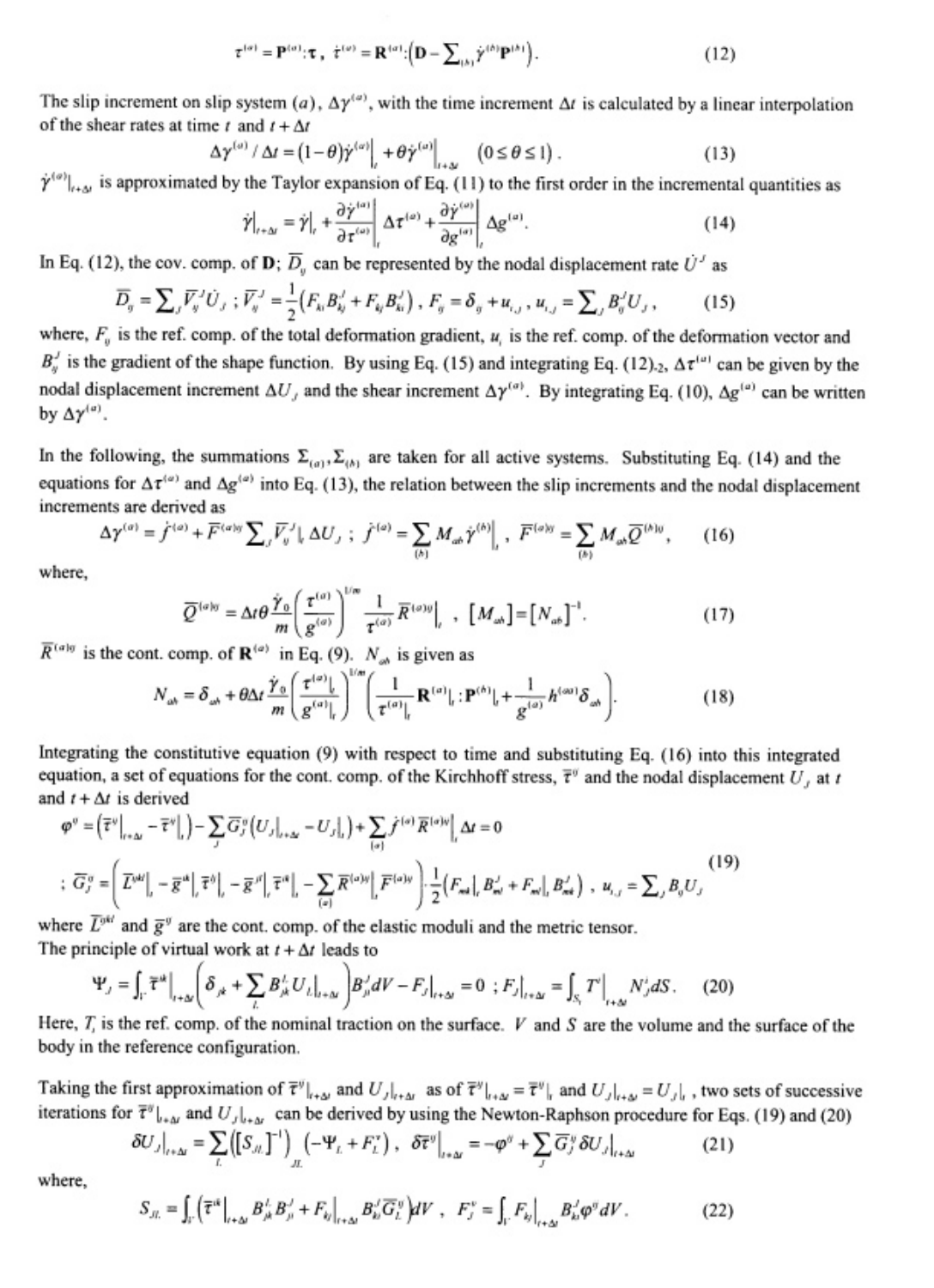*[S,,,,]* in Eq. (22) corresponds to the stiffness matrix.

## *Determination of the Active Slip Systems*

In the previous subsection, the set of active systems has been presumed known. Let A denotes the active system set. A can be determined by the iterative algorithm proposed by Cuitiiio and Ortiz [4]. The procedure is as follows: i)A is initialized as NULL; ii) Compute **Ay'"'** based on current A; iii) Update state variables based on current  $\Delta \gamma^{(a)}$ ; iv) If  $\tau^{(a)}|_{t+\Delta t} < g^{(a)}|_{t+\Delta t}$  for  $\forall (a) \triangleright A$  exit; v) If not  $\tau^{(a)}|_{t+\Delta t} < g^{(a)}|_{t+\Delta t}$  for  $\forall (a) \triangleright A$ , add most loaded system to A and repeat ii)-v).

# **SIMULATION OF CYCLIC HARDENING BEHAVIOUR**

# *Nature of Cyclic Hardening Behaviour*

Stress half amplitude  $\sigma$ <sub>n</sub> and 'Bauschinger energy parameter',  $\beta$ <sub>k</sub> proposed by Abel [8] are good indicators of the changing nature of the hysteresis loops during cyclic hardening stage. As shown in Figure 1,  $\beta_k$  is defined as

$$
\beta_E = \frac{2\sigma_p \Delta \varepsilon_{pl} - \oint \sigma d\varepsilon}{\oint \sigma d\varepsilon},
$$
\n(23)

where,  $\Delta \varepsilon_{nl}$  is the nominal plastic strain amplitude,  $\sigma$  the nominal stress and  $\varepsilon$  the nominal (total) strain.  $\beta_{E}$ reflects the yield lowering as well as the strain hardening characteristics. The value of  $\beta_F$  approaches zero when the hysteresis loop shape approaches that of a parallelogram, whereas the more pointed the hysteresis loop shape the higher is the value of  $p$ ,.

Abel [8] performed the constant plastic strain amplitude cyclic loading tests on Cu single crystals. He found the followings: i) At the first few cycles, rectangular shaped hysteresis loops were produced with negligible values of  $\beta_k$ ; ii) With further cycling, cyclic hardening leaded to increased  $\sigma_p$  and a rapid growth in  $\beta_k$ ; iii) When  $\beta_F$  had the maximum value, slip lines were observed to appear on the specimen surface, and thus this cyclic state coincided with the beginning of PSB formation; iv) With further cycling, strain localized and PSBs were developing; v) The development of PSBs finished when  $\sigma_p$  reached its maximum.

### *Model Perspectives*

We apply the theory mentioned in the previous sections to the simulation of cyclic hardening behaviour of a Cu single crystal subjected to constant strain amplitude pulsating cyclic loading. When the simulation results give a good account of the changing nature of  $\sigma$ <sub>n</sub> and  $\beta$ <sub>k</sub> mentioned previous subsection, it can be supposed that it is good to employ the theory in the cyclic hardening behaviour analysis.

In this paper, we focus on the response during the period before  $\beta_F$  reaches its maximum. In this case, we can approximate that deformation of a crystal is uniform, therefore, the simulation is performed using a single eightnode brick finite element. The tensile direction is aligned with the element axes. The two loaded faces of the cube are constrained to remain parallel to each other and perpendicular to the loading axis. The elasticity of the crystal is taken as isotropic. The values of the material constants employed in the simulation are listed in Table 1. Except for  $\gamma_{\text{sat}}$ , the properties of pure copper are used in Table 1. In order to reduce the calculation time, the value of  $\gamma_{sat}$  in Table 1 is selected so that the dislocation density in all active systems becomes constant by about 200 cycles. This is about 10 times as fast as that of real material.

We shall distinguish each slip systems by the identifier listed in Table 2. The loading direction is set so that it deviates slightly from [112]. Schimid factors of each systems are shown in Table 3. C5 is the primary system and D4 is the conjugate one.

The parameter  $\theta$  in Eq. (13) is 0.5. End displacement is controlled so that the nominal strain rate is  $10^{-4}$ [1/s]. The nominal strain amplitude is  $2.04 \times 10^{-3}$ . The number of loading cycles is 230. We call the period from the beginning of the loading to the first maximum tensile loading 'the 0th cycle', and the period from the *i* th maximum tensile loading to the  $i + 1$  th maximum tensile loading 'the i th cycle'.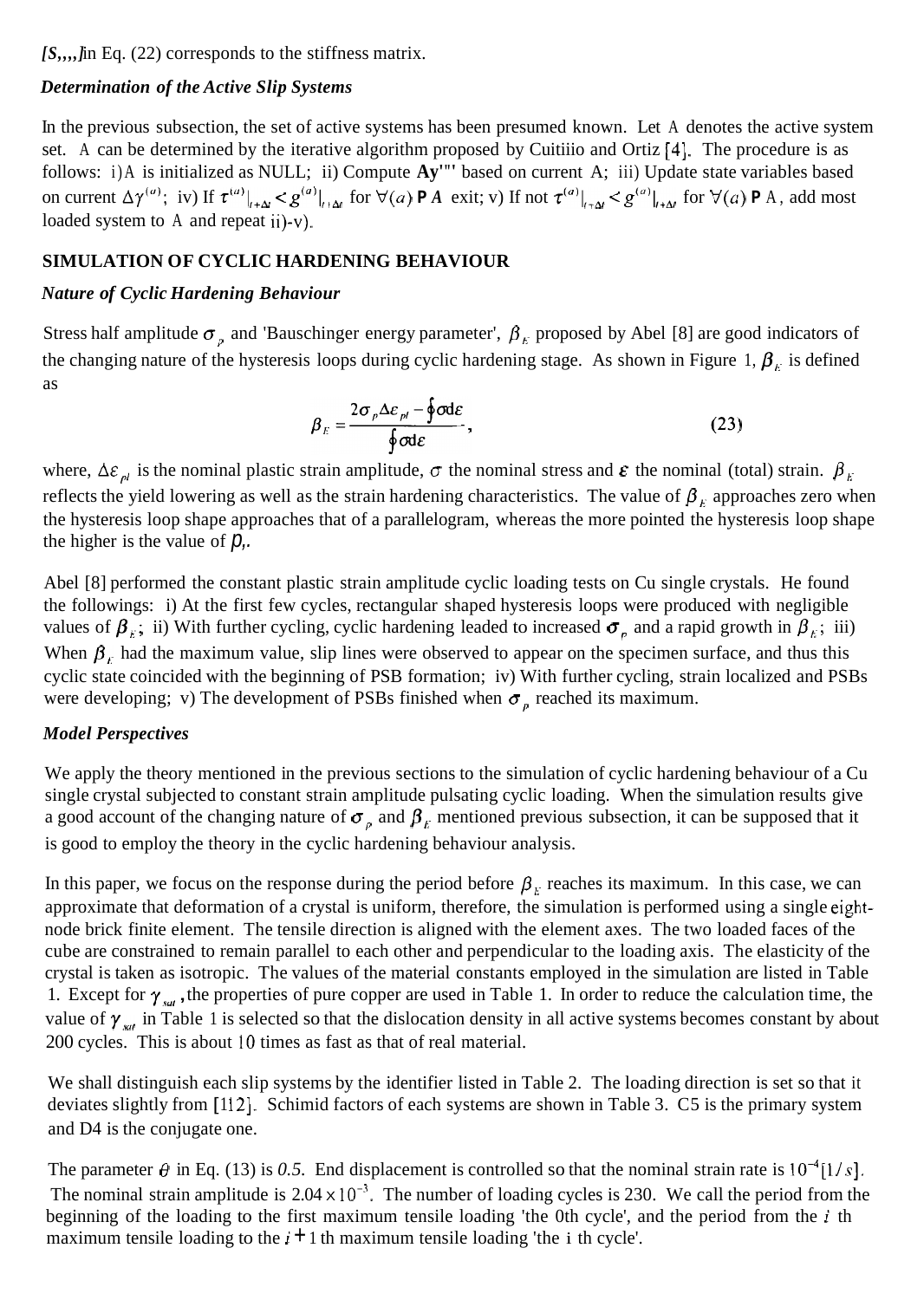### *Simulation Result and Discussion*

Figure 2(a) shows the computed nominal stress-strain curves during the period from the 0th to the 20th cycle, and Figure 2(b) shows ones during the period from the 2 1st to the 230th cycle. Figure 3 and 4 show the relations of number of cycles to  $\sigma_p$  and  $\beta_k$ . The followings are shown in these figures. i) Initially  $\sigma_p$  increases rapidly and reach a maximum at the 3rd cycle, then decreases slowly and reach a minimum at the 20th cycle. ii) Rectangular shaped hysteresis loops were produced with negligible values of  $\beta_F$  at the first 20 cycles. iii) From the 20th to the 120th cycle, the hysteresis loop shape becomes more pointed, and both  $\sigma_p$  and  $\beta_k$  increase. iv) At the 120th cycle,  $\beta_E$  reaches its maximum value whereas  $\sigma_p$  continues to increase. v) At the 150th cycle,  $\sigma_p$ reaches its maximum value.

Let *S*,, and  $\overline{\beta}_E$  denote the normalized values of  $\sigma_p$  and  $\beta_E$ , and  $\overline{N}$  denote the normalized number of cycles.  $S_{\mu}$ ,  $\overline{\beta}_E$  and  $\overline{N}$  are normalized between the values corresponding to the minimum and the maximum values of  $\overline{\sigma}$  . In the experiment of Abel [8], plastic strain amplitude was held 2.2 x 10<sup>-3</sup>. In this ex  $\overline{\sigma}_p$ . In the experiment of Abel [8], plastic strain amplitude was held 2.2 x 10<sup>-3</sup>. In this experiment, single-slip direction was employed and dislocation multiplication was saturated after more than  $10<sup>3</sup>$  cycles. This strain amplitude corresponds to the one of our simulation, but the loading direction and the value of  $\gamma_{sat}$  are different from ones employed in our simulation. Because of these differences, we cannot make a quantitative comparison of the experimental and our simulation results. Therefore, we shall compare the relations of  $\overline{N}$  to  $S_{\cdot}$ , and  $\overline{\beta}_{k}$ . Figure 5 shows the relation of  $\overline{\sigma}_p$  to  $\overline{N}$ , and Figure 6 shows the one of  $\overline{\beta}_k$  to  $\overline{N}$ . These figures show that the changing nature of  $\sigma_p$ , and  $\beta_k$  gives a good account of the nature of the experimental result qualitatively except for first few cycles. From these results, it can be said that the constitutive relation employed in our simulation can be used in cyclic hardening behaviour analysis under the chosen condition.

The relation of cycle number to the accumulated shear strain  $\gamma_{acc}^{(a)}$  of each systems are shown in Figure 7. This figure shows that the shear deformation on the secondary systems, A6, A3, Dl and C 1, gradually increase as cyclic hardening proceeds, and this increase becomes more notable approximately at the 100th cycle. This cyclic state coincides with the one at which  $\beta_F$  reaches its maximum. According to the experimental results, PSB formation begins at this stage. These results lead to the assumption that PSB formation begins when the finite shear strain occurs in the secondary systems. The formation of PSBs is a poorly understood phenomenon. In many potent theories (e.g. Kuhlmann-Wilsdorf and Laird [9]), they have assumed that PSB is formed from the dislocation structure made by the activation of secondary systems. The inference mentioned above drawn from our simulation result is consistent with these theories.

- 1. Repetto E.A. and Ortiz M. [1] Acta mater. **45,** 6 (1997) pp. 2577-2595.
- 2. Osawa N., Tomita **Y.** and Hashimoto K. Proc. 8th Int. Offshore and Polar Eng. conf. IV (1998) pp. 347- 352.
- 3. Osawa N., Tomita **Y.** and Hashimoto K. Proc. ECF12 I1 (1998) pp. 969-974.
- 4. Cuitiiio A.M. and Ortiz M. Modelling Simul. Mater. Sci. Eng. **1** (1992) pp.225-263.
- 5. Ortiz M. and Popov E.P. Proc. R. Soc. Lond. **A** 379 (1982) pp.439-458.
- 6. Peirce D., Asaro R.J. and Needleman A. Acta Metall. **31** (1983) pp. 1087-1 l 19.
- 7. Needleman A. Brown University Report MRL E-134 (1981).
- 8. Abel A. Mater. Sci. Eng. **A** 164 (1993) pp.220-225.
- 9. Kuhlmann-Wilsdorf D. and Laird C. Mater. Sci. Engng **46** (1980) p.209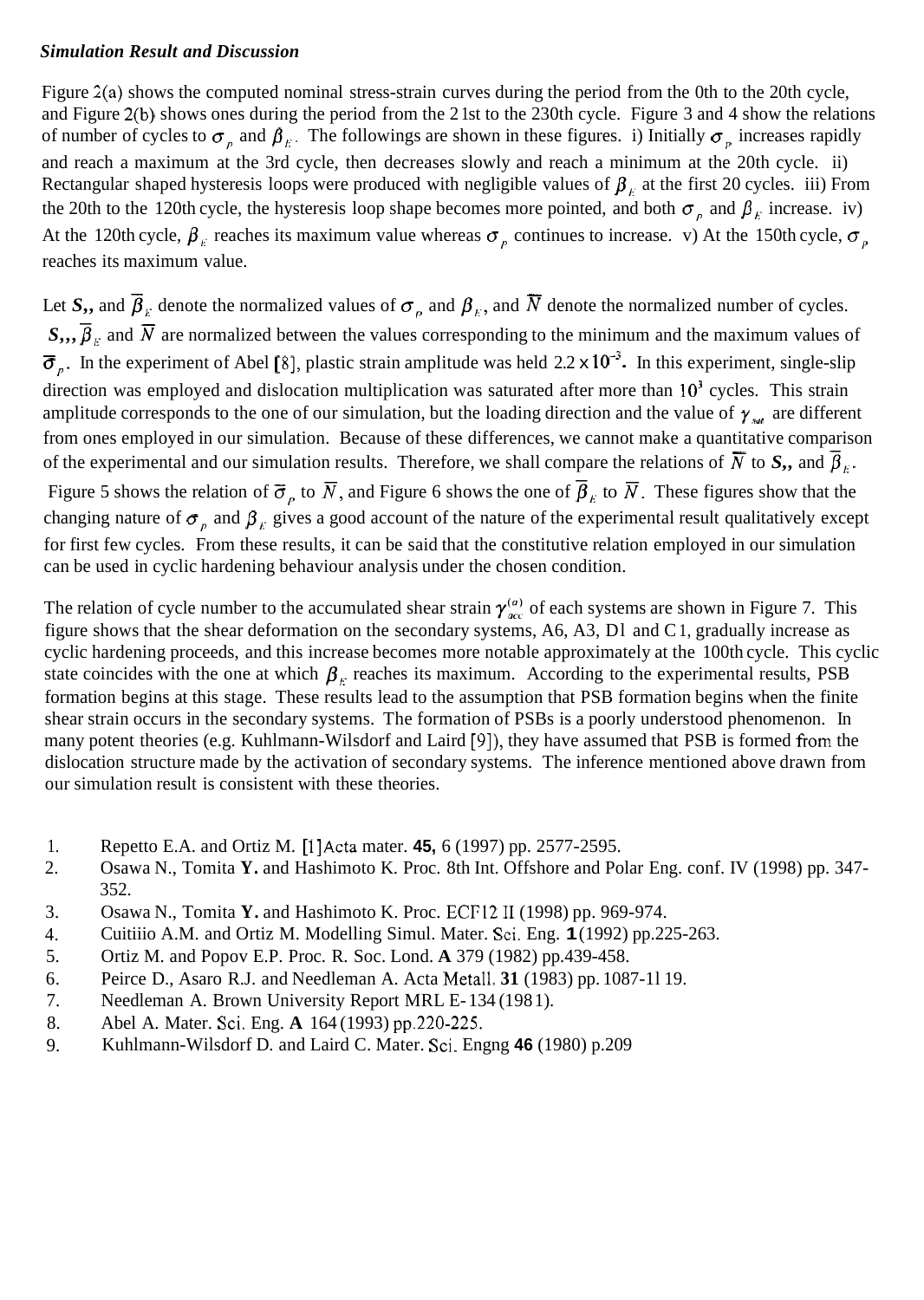

**Figure 1:** Bauschinger energy parameter

TABLE 1: Material Properties

| Young's modulus $\boldsymbol{E}$   | 122.5E3 (MPa)    |
|------------------------------------|------------------|
| Poison's ratio v                   | 0.33             |
| <b>a</b> of Eq. $(1)$              | 0.3              |
| Length of Burgers vector b         | $2.56E-10(m)$    |
| $\dot{\gamma}_0$ in Eq. (16)       | 1.0              |
| $m$ in Eq. (16)                    | 0.01             |
| Initial value of $g$ in Eq. (16)   | $2.0$ (MPa)      |
| $P0$ in Eq. (9)                    | 1E12             |
| $P_{\rm r}$ in Eq. (9)             | 1E14             |
| $\gamma$ <sub>sat</sub> in Eq. (9) | 0.001            |
| $a_0$ for $a^{(ab)}$ in Eq. (8)    | 7.5E-4           |
| a, for $a^{(ab)}$ in Eq. (8)       | 5.7 $\times a_0$ |
| a, for $a^{(ab)}$ in Eq. (8)       | $10.2\times ao$  |
| $a_1$ for $a^{(ab)}$ in Eq. (8)    | $16.6\times ao$  |

TABLE 2: Slip systems of f.c.c. a crystal

|                | A2 $(111)[1\overline{1}0]$        | $7\overline{ }$ | B2 | $(11\bar{1})[1\bar{1}0]$ |
|----------------|-----------------------------------|-----------------|----|--------------------------|
| $\mathbf{2}$   | A6 $(111)[01\overline{1}]$        | 8               | B5 | $(11\bar{1})$ [011]      |
| 3 <sup>7</sup> | A3 $(111)[10\overline{1}]$        | 9               | B4 | $(11\bar{1})[101]$       |
| 4              | $DI$ $(\overline{1}11)[110]$      | 10              | C1 | $(1\bar{1}1)[110]$       |
| 5 <sup>1</sup> | $D6 \quad (\bar{1}11)[01\bar{1}]$ | 11              | C5 | $(1\bar{1}1)[011]$       |
|                | 6 D4 $(\bar{1}11)[101]$           | 12              | C3 | (111)[101]               |

TABLE 3: Schmid factors of slip systems

| $\mathbf{1}$   | A2 0.000217             | $7\overline{ }$ | <b>B2</b> | 0.000000                |
|----------------|-------------------------|-----------------|-----------|-------------------------|
| $2^{\circ}$    | A6 0.272274             | 8               | <b>B5</b> | 0.000000                |
| $\mathcal{R}$  | A3 0.272057             | 9               | B4        | 0.000000                |
| $\overline{4}$ | D1 0.272057             | 10.             | C1        | 0.272274                |
| 5 <sup>7</sup> | D6 0.136083             | 11              | C5        | 0.408357                |
| 6              | D <sub>4</sub> 0.408140 | 12              |           | C <sub>3</sub> 0.136083 |



(a) The  $2$  1st  $-$  230th cycle